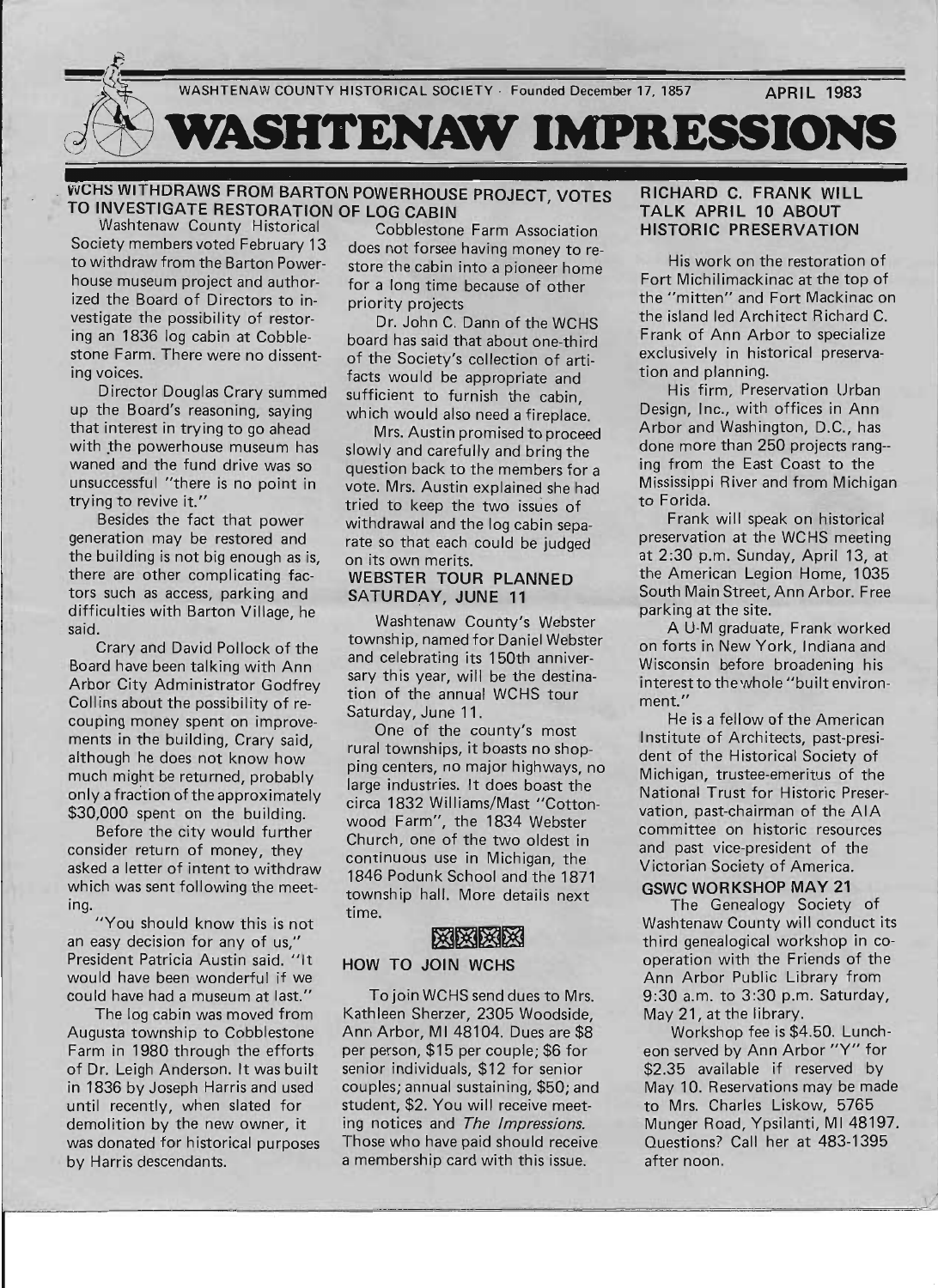# A CASE OF FIRST THINGS FIRST **AS Primary School in Detroit**

Troy, New York, when he became<br>acquisinted with the Lancasterian or LENUEL SHATTUCK, IN HIS LATER YEARS cheap. In New York City it was acquainted with the Lancasterian or LEMUEL SHATTUCK, IN HIS LATER YEARS claimed you could have children monitorial system of teaching and large numbers of children" and in the Lancasterian School for \$1 trained in it. And the U-M was the university "had so little money a year. You could have 200 or

University of Michigania is the "In Lancasterian schools, the one master. present U-M or not is probably<br>master selected the most able "It was a time of great stress" another question but we claim that pupils to act as assistant teachers or for United· States leaders of that our origin is 1817 and we now have monitors. The teacher would in-<br>monitors. The teacher would init on our seal although up until at struct the monitor who would re- have an educational system to have least 1929 it was not. The last time<br>turn to his group of children – 10 a democratic form of government I went into the old Architecture or 11 – and teach them what he and they had no machinery for it. Building I noticed a seal in the had just been taught. The dilemma of 1800, 1810, 1820

of Michigan in Ann Arbor "decided time it became popular, was that dren, even of the people with no to adopt 1817 and the old building there was no corporal punish- money." which the trustees erected in Detroit ment. Even these days in English Shattuck also had visited the

Congress Streets in Detroit was two<br>tem was very much opposed to it. A. Tweed Dale who had been sent stories high, about 80 feet long and "He said, and I think it was from England by Lancaster on re-30 or 40 feet wide. The upper floor quite remarkable for his day, that quest from Albany citizens. but the U-M did not hire the prizes or rewards. Both the origi- for two months. teacher as it did for the primary hall London school and the Detroit He had earned \$16 a month plus

the Reverend John Monteith, now September 1819 said the Detroit icent offer of \$800 a year, plus often recognized as the first presi-<br>school had been in operation for board and traveling expenses aldent of the University of Michigan, three months on the Lancasterian though he didn't get all of his money noted that 'Lemuel Shattuck arrives plan "with a success equal to the promptly. to take charge of our popular school highest expectations of the trustees A description of the school by on the Lancasterian method.' " and visitors." one of Shattuck's students is in the

Lancaster who founded the system tablishment of a primary school Public Library. about 1800 in England, "was popu- and a classical academy instead of lar in this country because it was a a higher school on the grounds quick and inexpensive way to train that there is "little demand for ex-



looking for a Lancasterian teacher. to do anything at all," Eggertsen 300 children under one teacher. "Whether we want to say the said. Some in England had 1,000 under

In any case, the later University parts of it when you think of the education to include all the chilat thattime as part of our heritage." schools there is corporal punish- model Lancasterian school in

floor with the date 1837." "One of the most interesting was how to set up a system of

That building at Bates and ment but the founder of this sys-<br>ment but the founder of this sys-<br>Albany superintended by William was rented to a classical academy<br>the way to motivate was to give Shattuck trained under Tweed Dale

school.<br>school gave money prizes." board at Troy, so it is not surprising "In his diary for June 10, 1818, The first annual U-M report of he accepted the University's munif-

The method, named after John The report explained the es- Burton Collection at the Detroit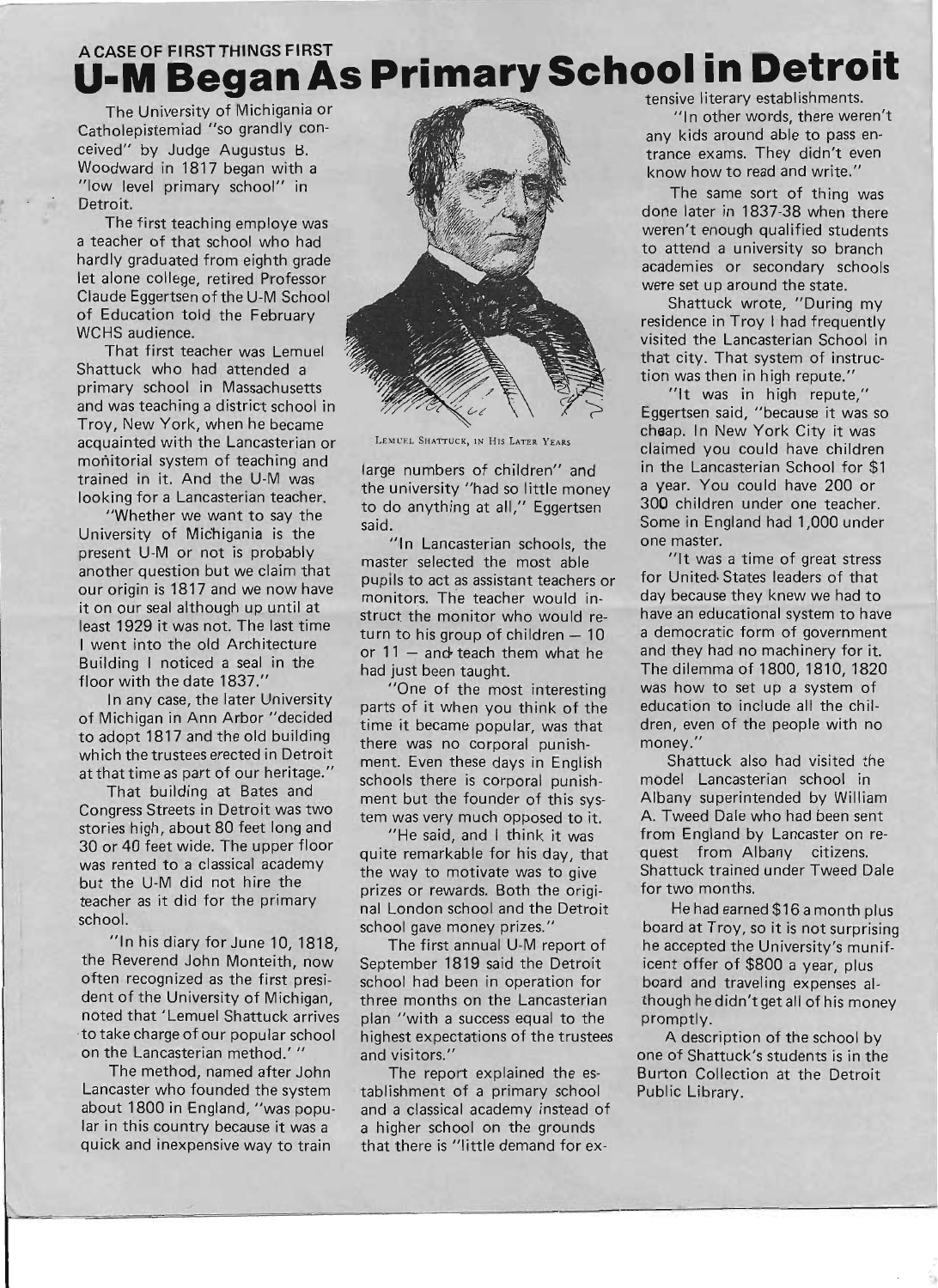classes of ten or twelve, facing each other at a double desk. Beginning with the sand scratchers, each class presided over by a scholar taken from a higher class seated at the end of the desks to preserve order and give instruction for the day or week."

Sometimes there were special monitors for spelling or arithmetic or reading, Eggertsen said.

"There were broad aisles on the outsides, in which around half circles the classes recited their lessons to the instructor, standing within the circle with a pointer. The lessons for the juveniles, on placards upon the wall; all the classes reciting at the same time, being a school graded into classes.

"At the entrance end, between the doors, upon a raised platform. were seated two monitors of order ... The principal, Mr. Shattuck, over all; quietly entering the room, passing around, giving instruction, sometimes carrying a small rattan or rawhide (cane), but seldom used, except to tap a pupil on the shoulder when found playing or dozing."

Shattuck tried to cut costs. One way was to set up benches in front for small children, "first graders", around a table painted black with an edge around it filled with white sand and the children, instead of using paper or slates, would write in the sand, hence "sand scratchers."

Shattuck's pupil also said "A system of rewards and fines in representatives of federal currency was used, mills, cents, half-dimes, dimes, dollars and eagles. Probably few ever gained a dollar. . . Rewards for good scholarship, and fines for delinquencies, were given and exacted, at the end of the week."

So many kids didn't get any money at all that the teachers took to hanging colorful toys around the room, Eggertsen said. They were supposed to wish they could have them and be motivated. This seemed to work even better than handing out money.

In his journal, Shattuck said, "Never have I had such ecomiums (sic) passed upon me as I had at the end of the first quarter."



FOOTTOTHE BUTTOULT LAN shool.<br>Ioor

Tuition was set by the board at \$2.50 per quarter for those who had subscribed at least \$10 for the erection of the building. Non-subscribers paid \$3.50.

But the idea that everyone should have an opportunity to go to school affected to some degree the Board of Visitors in Detroit and they resolved that to persons of low circumstances the price of tuition may be reduced as low as \$1 per quarter at the discretion of the directors. One of the great problems with this kind of arrangement was that parents would rather not send their kids to school than ask.

"Another aspect of the Lancasterian schools in this country that distressed a good many people was that it had a kind of charity flavor as it had in England.

"A letter from Shattuck in the *Detroit Gazette* of April 30, 1818 said that, at first, prominent people did not send their children to the school because they had a notion it was charity, but after he had an exhibition to show the kinds of things the children had done the attitude changed. Hereafter, he had the children of Governor Cass, General  $M$ comb and all other distinguished in  $M$ nilies."

However, Shattuck said that mowever, shattuck said that under any other system, the cost would have been \$3,121 a year and<br>they had spent only \$800.  $\frac{1}{2}$  Fiad spent only  $\frac{1}{2}$   $\frac{1}{2}$ 

in repruary 1821, Shattuck accepted a change in salary to \$500 a year plus ten percent of all the money collected in tuition.

"In June 1821, he was unanimously elected secretary of the U-M, a fairly significant position for him to occupy as a non-college graduate among these very distinguished and highly educated men and yet his name never appears in any of the accounts of our<br>present institution.  $\mu$  this is the top  $\mu$  this is probably due to  $\mu$ 

the fact we did the fact we did to take the fact we did to the fact we didn't decide to take the date and property of the old University over until 1929 and we haven't spent very much time examining the history of that period."

In late 1821, Shattuck decided to return to New England. The trustees of what was by then called the University of Michigan praised Shattuck and asked him to find a<br>successor.  $\mathsf{ssor}$ .

Diatuck went back to I weed Dale and found a man whose name came down in Detroit history more than Shattuck's  $-$  John Farmer.

Gradually criticism mounted of the monitorial system and raged for quite a time through meetings and<br>letters to newspapers.  $T_{\text{S}}$  to newspapers.

The University gave up conduct of the primary school in 1827 and turned over the job of educating children to the common schools of<br>the city of Detroit. While the early University never see the early university never see the early the early the early the see the s

writte the early University never  $\frac{d}{dt}$ 

daxiim—fields of study—that Judge Woodward envisioned, it proceeded to teach what the community needed within the range of its slight resources. It made a partly successful attempt to provide virtually free education for those who<br>could not pay.  $\mathsf{mot}\,\mathsf{pay}.$ 

we ought to be proud of what this institution which we now claim did in the early years of trying to build up an education system for this country, Eggertsen con-<br>cluded.